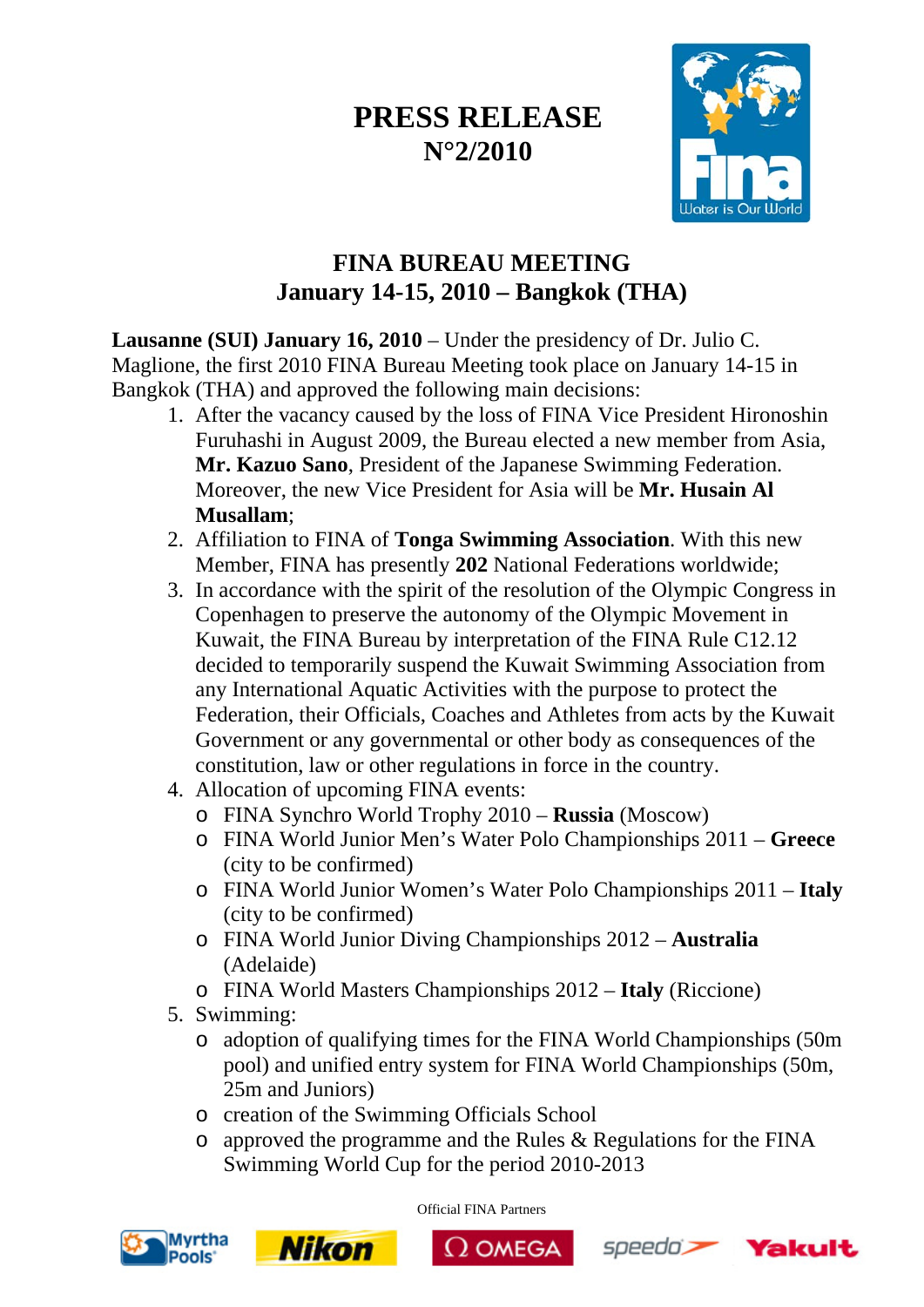- 6. Open Water Swimming:
	- o launch of a team event (one man, one woman team time trial), starting from the 2011 edition of the FINA World Championships in Shanghai (CHN)
	- o creation of a FINA World Junior Open Water Swimming Championships, starting in 2012 which will replace the FINA World Open Water Swimming Championships (last edition to be held in 2010, in Roberval, Canada). The Open Water Discipline is included in the FINA World Championships Programme to be held in odd years (2011, etc).
- 7. Water Polo:
	- o FINA World Junior Championships will comprise of two separate events, to better follow a four year cycle: 18 years and under, in the year following the OG and 20 years and under in the year preceding the Olympic Games alternate with the Continental Championships for 17 years and under and 19 years and under.
	- o new competition format for a 16-team tournament
- 8. Synchronised Swimming: the Bureau decided to postpone the implementation of the Technical Routine rules for judging/scoring until the technological and operational needs arising in this new format are adressed.
- 9. Press/Communication: launch from February 2010 of an improved edition of the FINA Aquatics World Magazine
- 10.Anti-doping programme:
	- o investigate the introduction of the "biological passport" for athletes
	- o re-analysis of the samples collected in Roma with the occasion of the FINA World Championships Rome 2009 to search the presence of plasticizers
	- o considering the possibility to store the samples collected during FINA World Championships for future analysis for a minimum of 8 years
- 11.Coaches Commission:
- o launch of a "FINA Coaches' Educational Programme", as an addition to the already existing FINA Development Programme
- o establish a FINA Swimming Coaches Certification Programme and considering further extension of this programme to all FINA disciplines
- o as per the FINA Legal Commission Report the world records will stand as established in accordance with existing FINA Rules
- 12.Athletes Commission:
	- o election of two new members: Britta Kamrau-Corestein (GER, open water swimming) and Virginie Dedieu (FRA, synchronised swimming)
	- o the proposal for an athletes' commission representative to attend Bureau meetings (without vote) was not accepted as this will be in violation of the FINA Constitution Rules.
	- o organisation of a "FINA World Aquatic Convention" to be held in September 2010 in Punta del Este (URU). Delegates of FINA Member







 $\Omega$  OMEGA